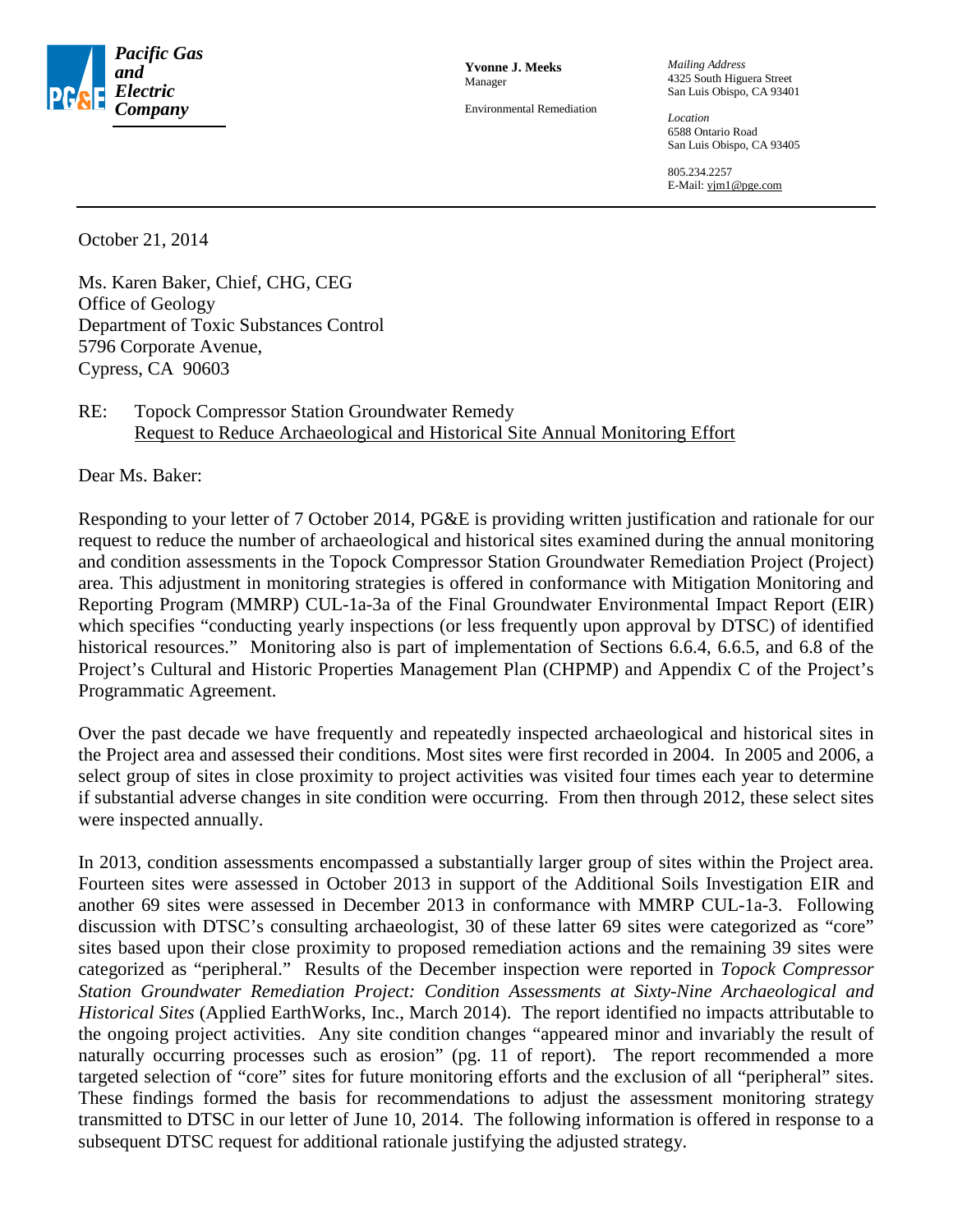The well-documented observations during these numerous site inspections should guide the scope of future monitoring efforts, not only to provide a clear, timely, and cost effective approach, but most importantly for benefit of the resources themselves and safety of workers. Our most basic and fundamental observations are:

- It is clear that the rate of change at archaeological and historical sites in the Project area resulting from remediation-related activities is negligible. Changes in the condition of resources can be wholly attributed to natural environmental processes and other ongoing non-project human activity in the area. The rate of these changes is well within the range of historic expectations for this area.
- Based on our observations, monitoring itself has the greatest potential to impact these sites as it is the only time that most sites have human activity on them; in addition, a risk of damage to other sites is introduced by continuing attempts to reach any particular site.
- The presence of monitoring personnel also has the potential to attract others to culturally sensitive areas, as the monitors and their activity may attract the attention of other visitors and users of the Project area.

Based on these observations, PG&E offers the following justification and rationale for more efficiently focusing annual monitoring on those sites in the immediate vicinity of the planned remedial actions, where the risk of inadvertent effects exists.

- The original Groundwater EIR Project Area was drawn deliberately broadly to accommodate the evolving Groundwater Remedy design. At the 90% design stage, the area impacted by the remedy is much more narrowly constrained and should be the focus of monitoring efforts.
- To date no impacts to sites have derived from the Project's activities, as evidenced by the multiple monitoring reports. Monitoring activities thus should be much more targeted.
- The intent of monitoring is to identify deterioration trends that may be attributable to remediation activities, not the effects of other users over whose activities PG&E has little control; these effects are the responsibility of the relevant land stewards operating in the area.
- Many of the sites we propose to exclude from further monitoring are not readily accessible, being separated from the active project areas by natural features such as steep-walled canyons, human built-environment features such as major roads and railways, and/or vegetation thickets (such as on the Arizona portion of the Project area).
- Due to the barriers mentioned above, and also steep slopes, unstable landforms, and other pronounced topographic features, attaining access to some sites located away from proposed remedy action areas poses a risk of injury to monitoring personnel, tribal representatives, and the many other participants in the monitoring efforts.